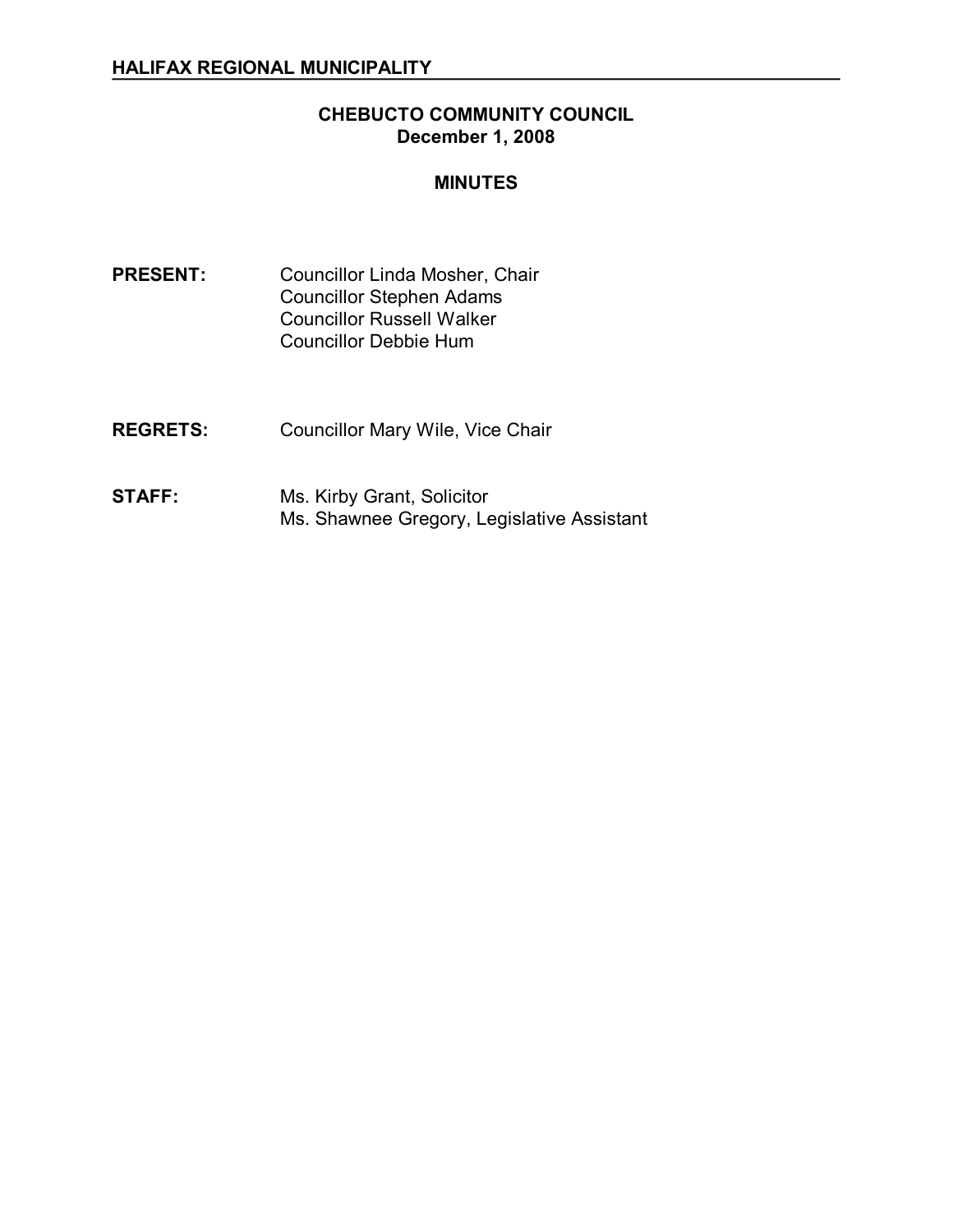# TABLE OF CONTENTS

2

| 1.  |                                                                                                                                                                                                                                                                                                                                  |
|-----|----------------------------------------------------------------------------------------------------------------------------------------------------------------------------------------------------------------------------------------------------------------------------------------------------------------------------------|
| 2.  |                                                                                                                                                                                                                                                                                                                                  |
| 3.  |                                                                                                                                                                                                                                                                                                                                  |
| 4.  | APPROVAL OF THE ORDER OF BUSINESS AND APPROVAL OF                                                                                                                                                                                                                                                                                |
| 5.  | 5.1<br>5.1.1 Tremont Park Alternate Main Entrance  5<br>5.1.3 Intersection of Herring Cove Road and Purcell's Cove Road  5<br>5.1.5 Crown Drive - Request for Speed Humps  5<br>5.1.6 Crosswalk at the Armdale Rotary - Quinpool Leg - Request for<br>Seawall Restoration - Regatta Point and Sir Sandford Fleming Park<br>5.1.7 |
| 6.  |                                                                                                                                                                                                                                                                                                                                  |
| 7.  |                                                                                                                                                                                                                                                                                                                                  |
| 8.  | CONSIDERATION OF DEFERRED BUSINESS  6<br>Councillor Appointment to the Halifax Watershed Advisory Board 6<br>8.1                                                                                                                                                                                                                 |
| 9.  | 9.1<br>9.2<br>9.2.1 Variance #14936 - PID #00326447, Levis Street, Halifax  6                                                                                                                                                                                                                                                    |
| 10. | CORRESPONDENCE, PETITIONS AND PRESENTATIONS  6<br>10.1<br>10.2<br>6<br>10.3<br>6                                                                                                                                                                                                                                                 |
| 11. | <b>REPORTS</b><br>6<br>11.1                                                                                                                                                                                                                                                                                                      |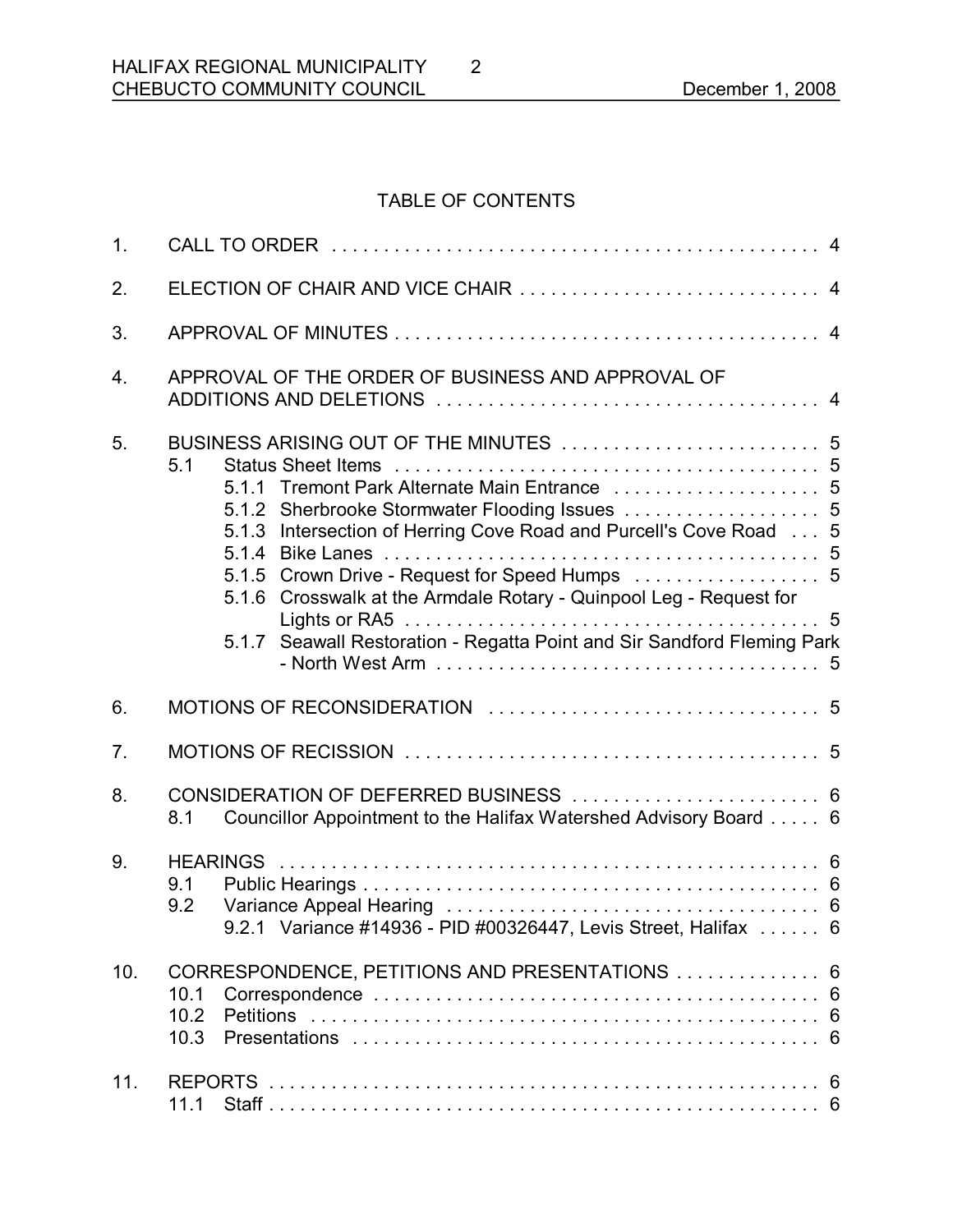|     | 11.1.1 Case 01121: Amendments to the Regional MPS, Regional<br>Subdvision By-Law and the MPSs and LUBs for<br>Timberlea/Lakeside/Beechville and Halifax  6<br>11.2.1 Captain William Spry Centre - Meeting Room Bookings - |  |
|-----|----------------------------------------------------------------------------------------------------------------------------------------------------------------------------------------------------------------------------|--|
| 12. |                                                                                                                                                                                                                            |  |
| 13. | 13.1<br>Information Report - Maintenance of the Dunbrack Street Rose Bushes 8<br>13.2<br>Project 01150 - Birch Cove Design Study  8<br>13.3                                                                                |  |
| 14. |                                                                                                                                                                                                                            |  |
| 15. |                                                                                                                                                                                                                            |  |
| 16. |                                                                                                                                                                                                                            |  |
| 17. |                                                                                                                                                                                                                            |  |

3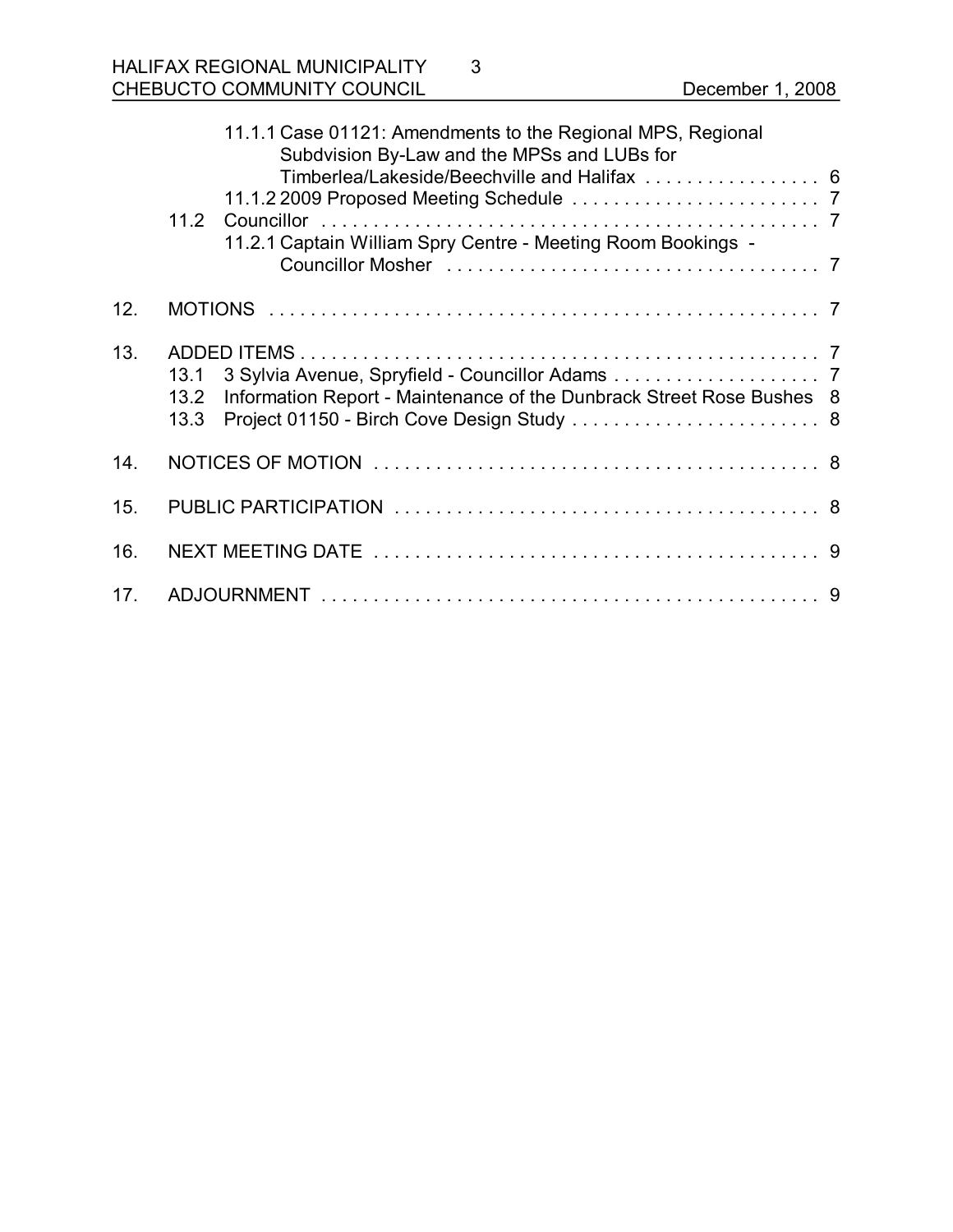# **1. CALL TO ORDER**

The Vice Chair called the meeting to order at 7:04 p.m.

# **2. ELECTION OF CHAIR AND VICE CHAIR**

The Legislative Assistant called for nominations for Chair.

## **MOVED by Councillor Walker, seconded by Councillor Hum, that Councillor Mosher be nominated as Chair for 2009. MOTION PUT AND PASSED.**

There were no further nominations and Councillor Mosher was declared Chair for 2009.

Councillor Mosher then assumed the Chair.

The Chair called for nominations for Vice Chair.

### **MOVED by Councillor Adams, seconded by Councilor Walker, that Councillor Wile be nominated as Vice Chair for 2009 in absentia. MOTION PUT AND PASSED.**

There were no further nominations and Councillor Wile was declared Vice Chair for 2008.

The Chair requested that a letter be sent to Councillor Wile wishing her well after her knee surgery.

### **3. APPROVAL OF MINUTES November 3, 2008**

**MOVED by Councillor Hum, seconded by Councillor Walker, that the minutes of November 3, 2008, be approved as presented. MOTION PUT AND PASSED.** 

### **4. APPROVAL OF THE ORDER OF BUSINESS AND APPROVAL OF ADDITIONS AND DELETIONS**

### **Additions:**

- 13.1 3 Sylvia Avenue, Spryfield Councillor Adams
- 13.2 Information Report Maintenance of the Dunbrack Street Rose Bushes Councillor **Walker**
- 13.3 Project 01150 Birch Cove Design Study

## **Deletions:**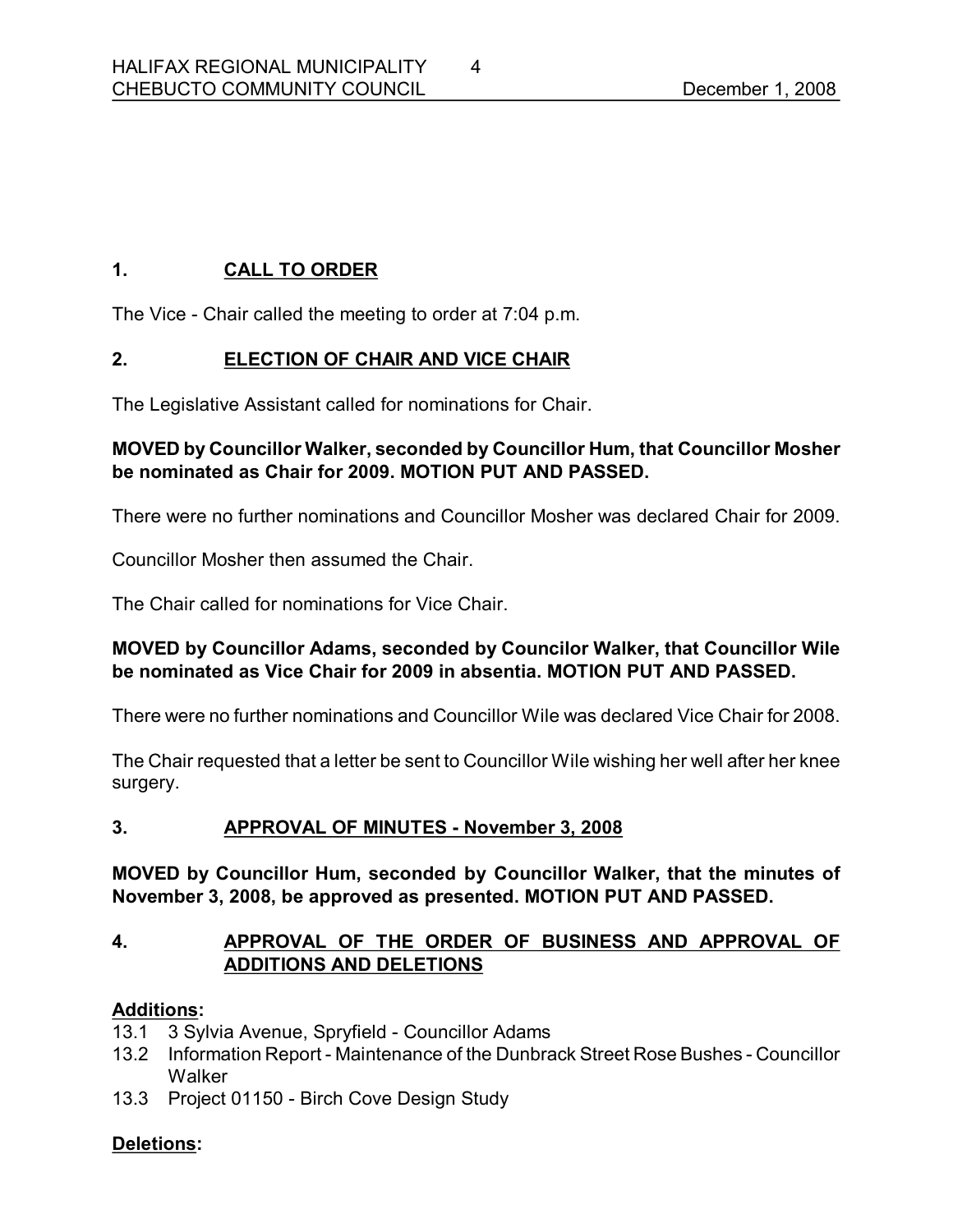#### 9.2.1 Variance #14936 PID #00326447, Levis Street, Halifax

### **MOVED BY Councillor Adams, seconded by Councillor Hum, that the agenda be approved as amended. MOTION PUT AND PASSED.**

5

### **5. BUSINESS ARISING OUT OF THE MINUTES:**

### **5.1 Status Sheet Items:**

#### **5.1.1 Tremont Park Alternate Main Entrance**

Councillor Hum advised that there had been no feedback on this long standing issue. She indicated that she would like this item to remain on the Status Sheet.

### **5.1.2 Sherbrooke Stormwater Flooding Issues**

Councillor Hum advised that she was still in consultation with staff, however, no formal report had been prepared as of yet. She indicated that she would like this item to remain on the Status Sheet.

### **5.1.3 Intersection of Herring Cove Road and Purcell's Cove Road**

Councillor Mosher advised that there had been no update on this issue. She indicated that she would like this item to remain on the Status Sheet.

### **5.1.4 Bike Lanes**

Councillor Mosher advised that there had been no update on this issue. She indicated that she would like this item to remain on the Status Sheet.

### **5.1.5 Crown Drive Request for Speed Humps**

Councillor Mosher advised that there had been no update on this issue. She indicated that she would like this item to remain on the Status Sheet.

### **5.1.6 Crosswalk at the Armdale Rotary Quinpool Leg Request for Lights or RA5**

Councillor Mosher advised that there had been no update on this issue. She indicated that she would like this item to remain on the Status Sheet.

### **5.1.7 Seawall Restoration Regatta Point and Sir Sandford Fleming Park North West Arm**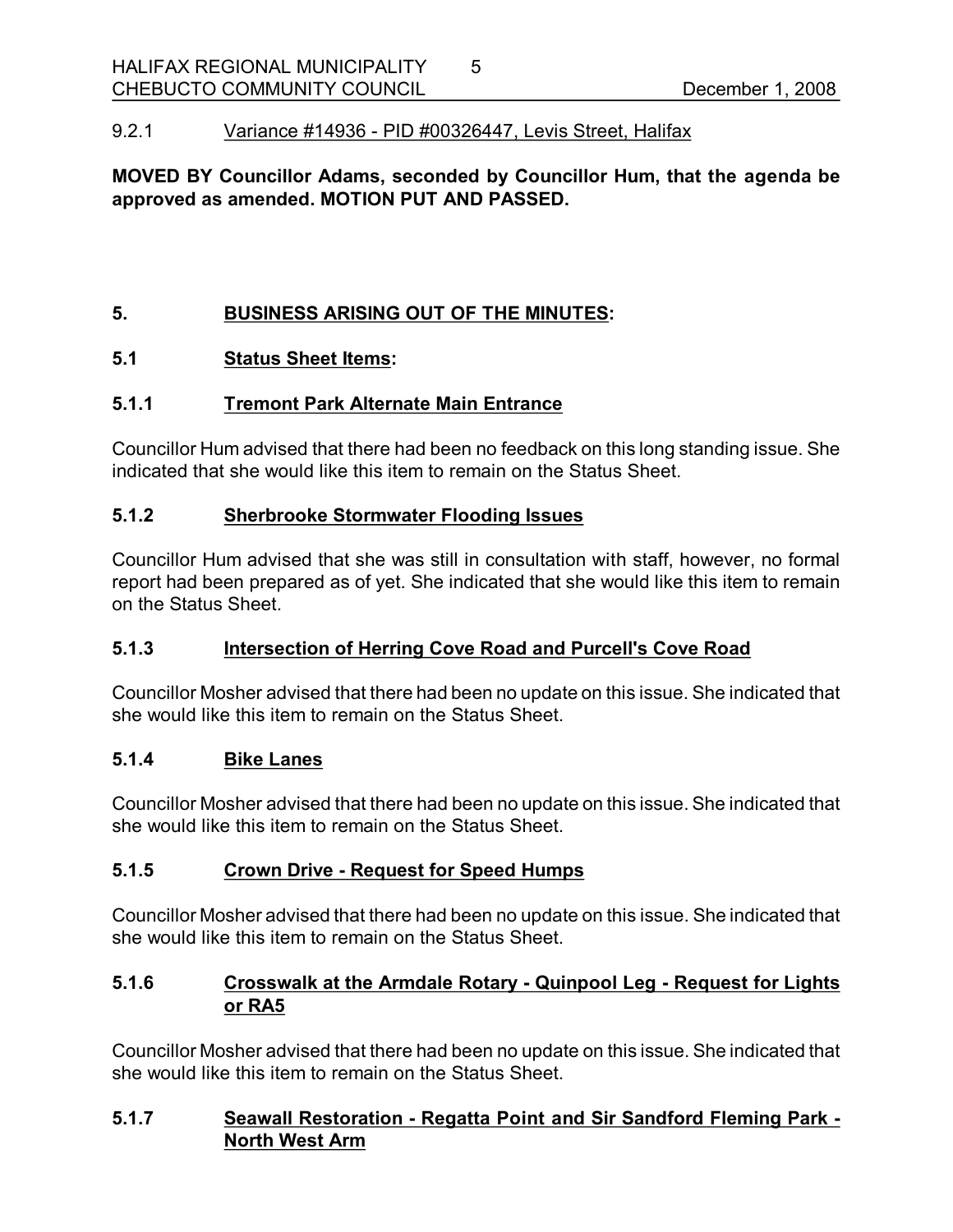Councillor Mosher advised that there had been no update on this issue. She indicated that she would like this item to remain on the Status Sheet.

6

### **6. MOTIONS OF RECONSIDERATION NONE**

### **7. MOTIONS OF RECISSION NONE**

### **8. CONSIDERATION OF DEFERRED BUSINESS**

### **8.1 Councillor Appointment to the Halifax Watershed Advisory Board**

The Community Council was advised that they were not required to appoint a representative to the Halifax Watershed Advisory Board.

**MOVED BY Councillor Hum, seconded by Councillor Walker, that the Chebucto Community Council not appoint a representative to the Halifax Watershed Advisory Board. MOTION PUT AND PASSED.** 

- **9. HEARINGS:**
- **9.1 Public Hearings None**
- **9.2 Variance Appeal Hearing**

### **9.2.1 Variance #14936 PID #00326447, Levis Street, Halifax**

C A report dated November 21, 2008 was before the Community Council.

Mr. Andrew Faulkner, Development Officer, advised that he had met with the appellant and applicant and as there was going to be an amendment to the rear yard set back noted in the report the variance appeal hearing would not be required. He advised that the appellant, applicant and Solicitor, Ms. Kirby Grant, were all in agreement on this matter.

#### **MOVED BY Councillor Adams, seconded by Councillor Walker that item 9.2.1 be deleted from the agenda. MOTION PUT AND PASSED.**

### **10. CORRESPONDENCE, PETITIONS AND PRESENTATIONS:**

- **10.1 Correspondence: None**
- **10.2 Petitions: None**
- **10.3 Presentations : None**
- **11. REPORTS:**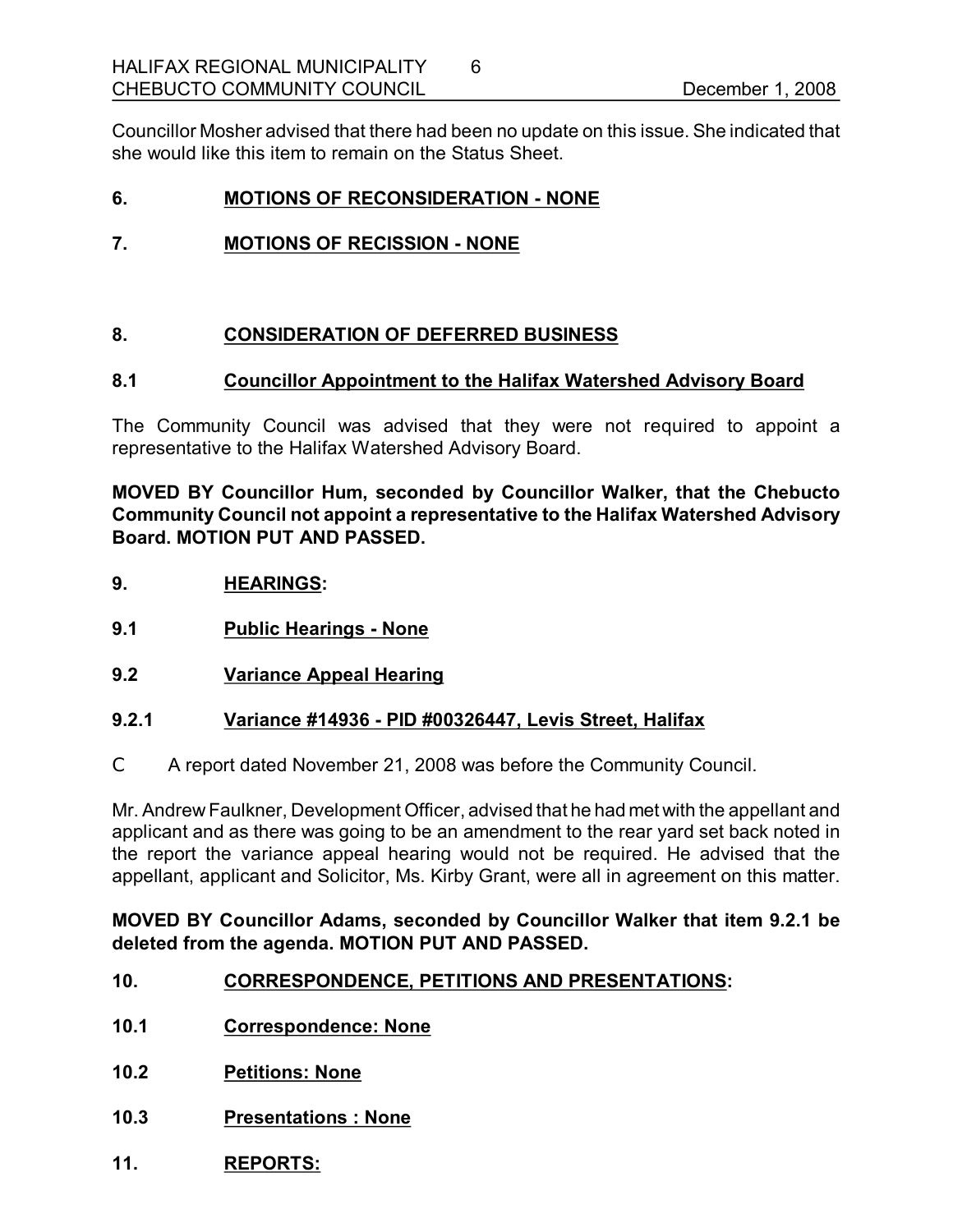### **11.1 Staff:**

### **11.1.1 Case 01121: Amendments to the Regional MPS, Regional Subdvision ByLaw and the MPSs and LUBs forTimberlea/Lakeside/Beechville and Halifax**

7

C A report dated October 31, 2008 was before the Community Council.

**MOVED BY Councillor Adams, seconded by Councillor Hum, that the Chebucto Community Council give First Reading to the proposed amendments to the Halifax Municipal Planning Strategy and the Halifax Mainland Land Use ByLaw as provided in Attachment "C" of the report dated October 31, 2008, and schedule a public hearing.**

Mr. Brian White, Planner, provided the staff presentation on the report; advising that there would be no policy amendment, simply mapping changes.

### **MOTION PUT AND PASSED.**

### **11.1.2 2009 Proposed Meeting Schedule**

C Acopy of the 2009 Proposed Meeting Schedule was before the Community Council.

**MOVED BY Councillor Walker, seconded by Councillor Hum, that the Chebucto Community Council adopt the 2009 Proposed Meeting Schedule as presented. MOTION PUT AND PASSED.** 

**11.2 Councillor:**

### **11.2.1 Captain William Spry Centre Meeting Room Bookings Councillor Mosher**

Councillor Mosher advised that it was becoming increasingly difficult to schedule public information meetings for planning applications in the area as there was no reliable meeting space available. She noted that the Captain William Spry Centre was an adequate facility, however, it was loud due to music and dog obedience classes and the only available day for meetings was Tuesday when Councillors were unavailable due to their weekly Regional Council meeting. She suggested changing the dog obedience and music classes to Tuesday nights.

**MOVED BY Councillor Mosher, seconded by Councillor Adams, that the Chebucto Community Council request that the staff person responsible for room bookings at**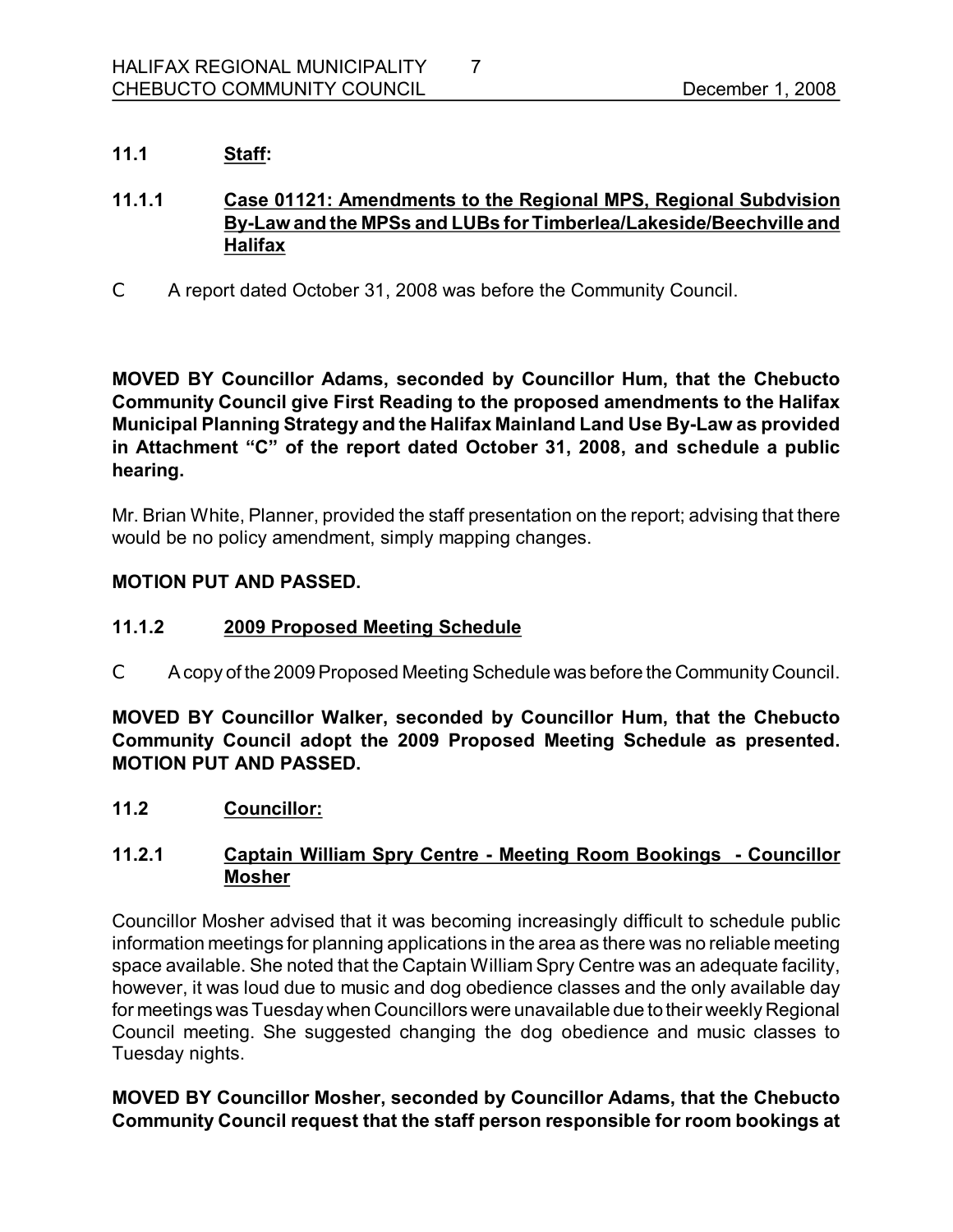**the Captain William Spry Centre consider moving dog obedience and music classes to Tuesday. MOTION PUT AND PASSED.** 

8

- **12. MOTIONS NONE**
- **13. ADDED ITEMS**
- **13.1 3 Sylvia Avenue, Spryfield Councillor Adams**

**MOVED BY Councillor Adams, seconded by Councillor Walker, that the Chebucto Community Council request staff to initiate the process to rezone 3 Sylvia Avenue, Spryfield from R1 to P (Institutional) on behalf of the Home of the Guardian Angels. MOTION PUT AND PASSED.** 

**13.2 Information Report Maintenance of the Dunbrack Street Rose Bushes**

**MOVED BY Councillor Walker, seconded by Councillor Hum, that the Chebucto Community Council:**

- **1. Recommend option 2 of the information report dated October 28, 2008; and**
- **2. That the information report dated October 28, 2008 be forwarded to Regional Council requesting Council's consideration that \$120,000 be included in the capital budget for tree replacement.**

### **MOTION PUT AND PASSED.**

### **13.3 Project 01150 Birch Cove Design Study**

This item had been addressed at an earlier In Camera session.

Councillor Hum advised that she had been in discussions with staff and that this report would come back to the Community Council in January with further information.

**MOVED BY Councillor Hum, seconded by Councillor Walker, that the Chebucto Community Council refer the private and confidential report dated November 13, 2008 back to staff for further information and that it not be released to the public. MOTION PUT AND PASSED.** 

### **14. NOTICES OF MOTION - NONE**

### **15. PUBLIC PARTICIPATION**

**Ms. Mary Ann McGrath**, advised the Community Council of the concerns of Kearney Lake residents regarding beavers in the area. She noted that she had been told by HRM staff that there was nothing they could do, however, she wished to point out that the situation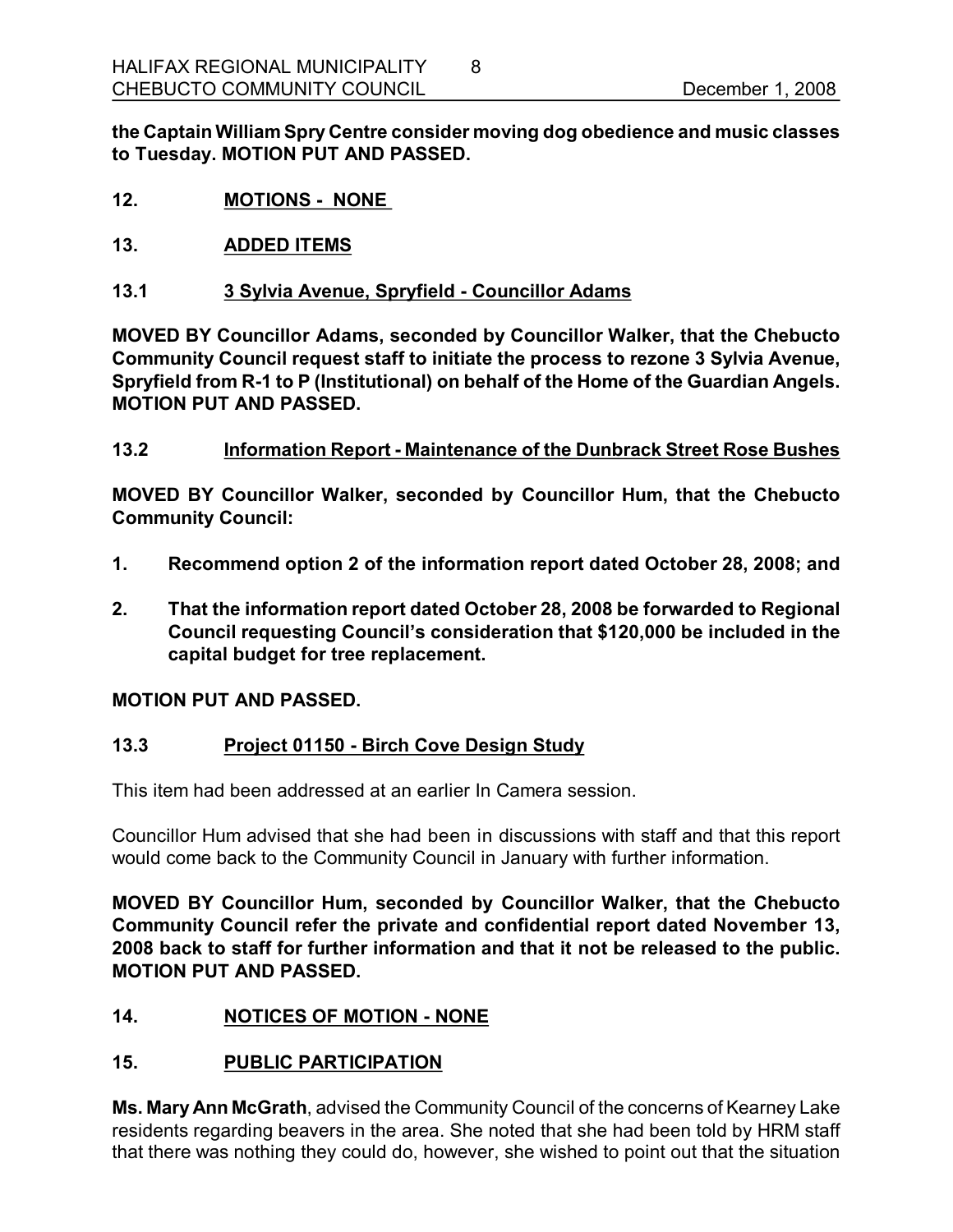had now become dangerous as a beaver had cut through a six metre birch tree which had fallen into the roadway; causing a neighbour to hit it with her car. Ms. McGrath stated that many trees had been half cut by the beavers and that a storm could cause many other accidents due to fallen trees. She indicated that the hefty beaver population had now infiltrated the main lake and although resident's had been granted a permit to rip up the dam over the past year they could not do so without further environmental permits from the province. She requested that the Community Council try to find a way to control or remove the population as the Department of Natural Resources would not act until asked by the Municipality. Ms. McGrath also raised concerns regarding drainage ditches in the area as they had not been cleaned out in approximately three years. She stated that the little lake was high due to the beavers which caused overflow as well as winter plowing pushing gravel into the ditches.

9

**MOVED BY Councillor Hum, seconded by Councillor Walker, that the Chebucto Community Council refer resident concerns regarding the Kearney Lake beaver population and drainage ditches to the appropriate Halifax Regional Water Commission and HRM staff. MOTION PUT AND PASSED.** 

**Ms. Wendy MacDonald**, indicated that she would like a town hall meeting to be held regarding the following community issues: The Bayers Lake Business Park from a resident's perspective, active transportation, walkability, snowremoval as it relates to trees and grass and the Mainland Common. Ms. MacDonald submitted the new Metro Transit Route Map; stating that she had found errors. She also advised that the walking path adjacent to Park West school needed to be winterized as it had become icy.

## **16. NEXT MEETING DATE**

The next meeting was scheduled for Monday, January 5, 2009.

# **17. ADJOURNMENT**

The meeting was adjourned at 7:45 p.m.

Shawnee Gregory Legislative Assistant